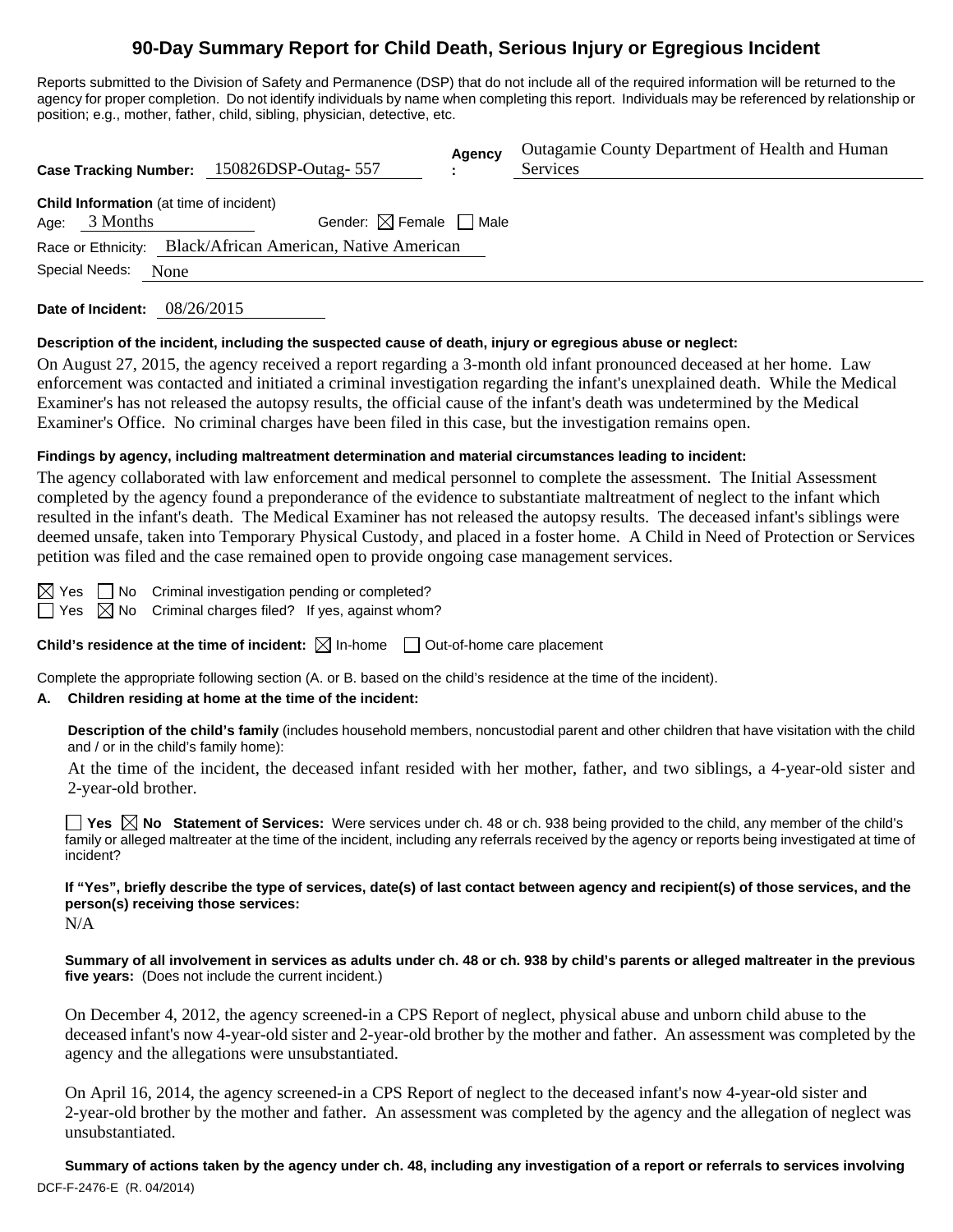**the child, any member of the child's family living in this household and the child's parents and alleged maltreater.** (Does not include the current incident.)

(Note: Screened out reports listed in this section may include only the date of the report, screening decision, and if a referral to services occurred at Access. Reports that do not constitute a reasonable suspicion of maltreatment or a reason to believe that the child is threatened with harm are not required to be screened in for an initial assessment, and no further action is required by the agency.)

On November 20, 2008, the agency screened-in a CPS Report of neglect to the deceased infant's now 7-year-old brother by the mother. An assessment was completed by the agency and the allegation of neglect was unsubstantiated.

On February 22, 2009, the agency screened-in a CPS Report alleging neglect the the deceased infant's now 7-year-old brother by the mother and father. An assessment was completed by the agency and the allegation of neglect was unsubstantiated, however the now 7-year-old was taken into custody and placed in out of home care.

On March 26, 2009, the agency screened-out a CPS Report.

On August 19, 2009, the agency screened-in a CPS Report alleging neglect to the deceased infant's now 7-year-old brother by the mother and father. An assessment was completed by the agency and the allegation of neglect was substantiated. A Child in Need of Protection and Services petition was filed and ongoing case management services were provided; however the mother and father voluntarily terminated their parental rights to this child 2011 at which time the case was closed.

On September 29, 2010, the agency screened-in a CPS Report of unborn child abuse to the deceased infant's now 4-year-old sister by the mother. An assessment was completed by the agency and the allegation of neglect was unsubstantiated.

On May 16, 2011, the agency screened-out a CPS Report.

On December 4, 2012, the agency screened-in a CPS Report of neglect, physical abuse and unborn child abuse to the deceased infant's now 4-year-old sister and 2-year-old brother by the mother and father. An assessment was completed by the agency and the allegations were unsubstantiated.

On April 16, 2014, the agency screened-in a CPS Report of neglect to the deceased infant's now 4-year-old sister and 2-year-old brother by the mother and father. An assessment was completed by the agency and the allegation of neglect was unsubstantiated.

**Summary of any investigation involving the child, any member of the child's family and alleged maltreater conducted under ch. 48 and any services provided to the child and child's family since the date of the incident:** 

The agency collaborated with law enforcement and medical personnel to complete the assessment. The Initial Assessment completed by the agency found a preponderance of the evidence to substantiate maltreatment of neglect to the infant which resulted in the infant's death. The Medical Examiner has not released the autopsy results. The deceased infant's siblings were deemed unsafe, taken into Temporary Physical Custody, and placed in a foster home. A Child in Need of Protection or Services petition was filed and the case remained open to provide ongoing case management services.

#### **B. Children residing in out-of-home care (OHC) placement at time of incident:**

**Description of the OHC placement and basis for decision to place child there:** N/A

**Description of all other persons residing in the OHC placement home:** N/A

**Licensing history:** Including type of license, duration of license, summary of any violations by licensee or an employee of licensee or other actions that constitute a substantial failure to protect and promote the welfare of the child. N/A

|                        | Summary of any actions taken by agency in response to the incident: (Check all that apply.) |                                          |
|------------------------|---------------------------------------------------------------------------------------------|------------------------------------------|
| $\boxtimes$            | Screening of Access report                                                                  | Attempted or successful reunification    |
| $\overline{\boxtimes}$ | Protective plan implemented                                                                 | Referral to services                     |
|                        | Initial assessment conducted                                                                | Transportation assistance                |
|                        | Safety plan implemented                                                                     | Collaboration with law enforcement       |
| $\Box$                 | Temporary physical custody of child                                                         | Collaboration with medical professionals |
| 岗                      | Petitioned for court order / CHIPS (child in need of                                        | Supervised visitation                    |
|                        | protection or services)                                                                     | Case remains open for services           |